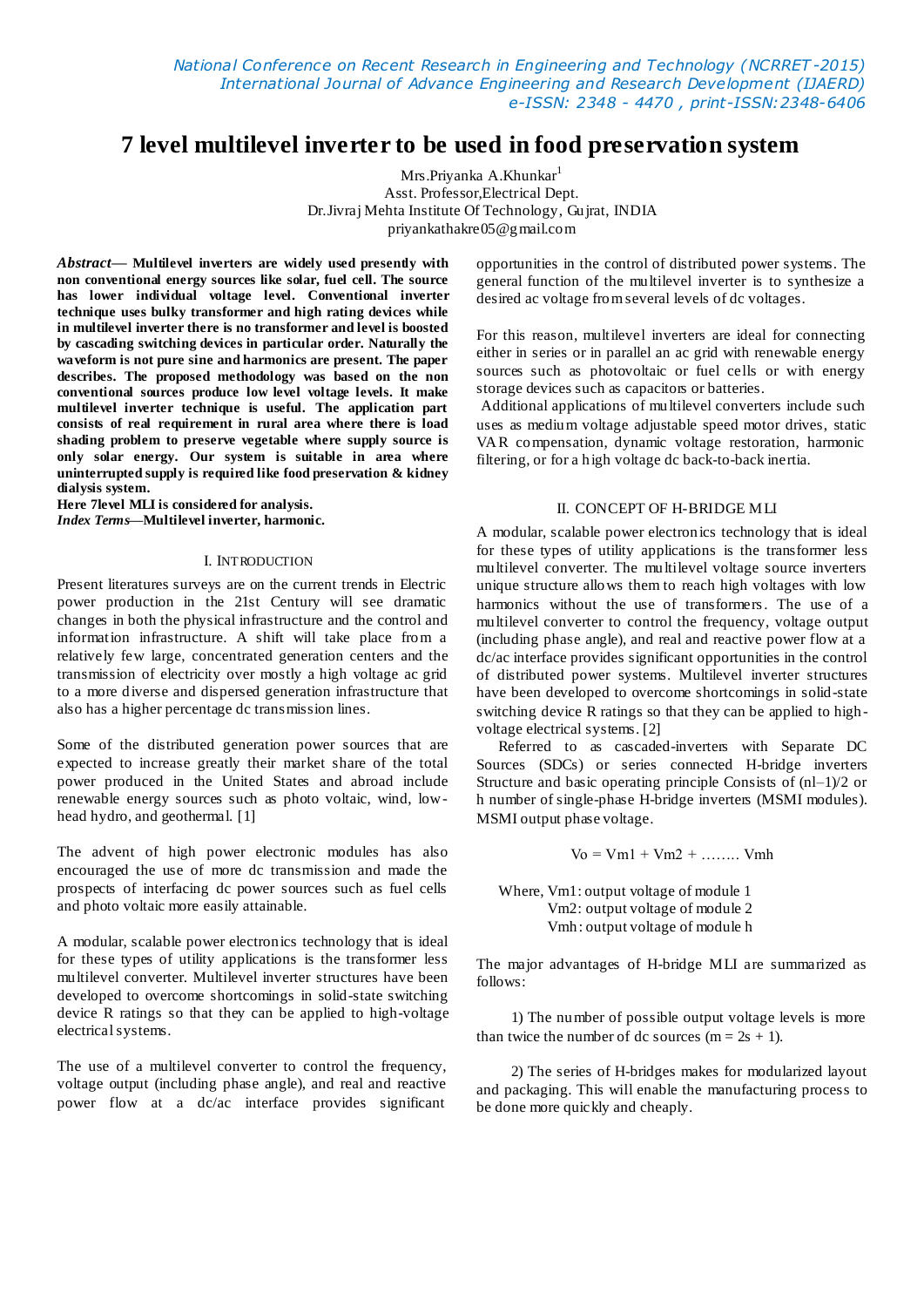Disadvantages:

 1) Separate dc sources are required for each of the Hbridges. This will limit its application to products that already have multiple SDCSs readily available.



Fig 1.Structure of a single-phase nl-level MSMI

So, it is preferred to go for modular bridge structure. There are many methods to analyses performance of multilevel inverter & are well discussed by Dr. Keith Corzine University of Missouri – Rolla in his book Operation & design of MLI.

| Power devices index |     |              |              |    |    |              |              |                              | Output voltages       |                                       |  |
|---------------------|-----|--------------|--------------|----|----|--------------|--------------|------------------------------|-----------------------|---------------------------------------|--|
| $S_{11}$            | Szi | S31          | Su.          | Sn | S2 | S.           | Sn           | V <sub>II</sub>              | V.                    | V,                                    |  |
| l                   | Ū   | 0            | 1            | 1  | Ū  | 0            | 1            | $-WDC$                       | +VDC                  | $\boldsymbol{^{+2N_{\text{DC}}}}$     |  |
| l                   | 0   | 0            | 1            | 1  | 1  | 0            | 0            | $W_{DC}$                     | 0                     | $\boldsymbol{W_{DC}}$                 |  |
| l                   | 0   | 0            | $\mathbf{1}$ | 0  | 0  | $\mathbf{1}$ | Ō            | $\boldsymbol{v}_{\text{DC}}$ | 0                     | $\boldsymbol{W_{DC}}$                 |  |
| l                   | Ō   | 0            | 1            | Ō  | 1  | l            | Ō            | $W_{\text{DC}}$              | $-$ Vpc               | 0                                     |  |
| l                   | 1   | Ū            | 0            | 1  | Ū  | 0            | 1            | 0                            | $W_{DC}$              | $W_{DC}$                              |  |
| l                   | 1   | 0            | 0            | 1  | 1  | 0            | 0            | Ō                            | 0                     | 0                                     |  |
| ī                   | 1   | Ō            | Ō            | 0  | O  | l            | Ō            | 0                            | Ō                     | Ō                                     |  |
| l                   | 1   | 0            | Ō            | 0  | 1  | l            | Ō            | 0                            | $-V_{DC}$             | $-v_{\rm DC}$                         |  |
| 0                   | 0   | l            | 1            | 1  | 0  | 0            | $\mathbf{1}$ | 0                            | $W_{DC}$              | $\boldsymbol{\mathsf{H}_{\text{DC}}}$ |  |
| Ō                   | Ō   | 1            | ī            | Ī  | 1  | 0            | Ō            | Ō                            | 0                     | Ō                                     |  |
| Ō                   | 0   | 1            | 1            | 0  | O  | l            | Ū            | Ō                            | Ō                     | Ō                                     |  |
| Ō                   | O   | 1            | $\mathbf{1}$ | 0  | 1  | l            | 0            | Ō                            | $-V_{\rm DC}$         | $-\sqrt{\pi}$                         |  |
| 0                   | 1   | 1            | 0            | ı  | 0  | 0            | 1            | $-V_{\rm DC}$                | $\boldsymbol{W_{DC}}$ | 0                                     |  |
| Ō                   | 1   | 1            | Ō            | 1  | 1  | Ō            | Ō            | $-V_{DC}$                    | 0                     | -Vx                                   |  |
| 0                   | 1   | $\mathbf{1}$ | 0            | 0  | 0  | $\mathbf{1}$ | Ō            | $-VDC$                       | 0                     | $-Var$                                |  |
| 0                   | 1   | 1            | 0            | 0  | 1  | l            | 0            | $-V_{DC}$                    | $-V_{\rm DC}$         | $N_{\rm IC}$                          |  |

Table I. Switching Table

III.FOOD PRESERVATION UNIT

Industry specific requirements necessitate varied requirements and application. The vegetable/food has relatively short product availability period. When we buy the vegetable, we want to check the freshness criteria. However, there is no such a system that can check the freshness of vegetables, so people just inspect visually. If the vegetable goes beyond the expiration date, people will throw it away, so it causes huge waste of money and may threat customers "health [9].

There will be needed certain freshness monitoring system for both customers and seller to save money and health. Oxide and carbon dioxide are needed for organisms to survive. Microorganisms absorb oxygen and emit carbon dioxide as food spoil. The respiration of food in package also affects food freshness. [10]

There are different types of controlled atmosphere storage depending mainly on the method or degree of control of the gases. Some researchers prefer to use the terms ―static controlled atmosphere storagel and —flushed controlled atmosphere storage‖ to define the two most commonly used systems. —Staticl is where the product generates the atmosphere and ―flushed‖ is where the atmosphere is supplied from a flowing gas stream, which purges the store continuously.

Systems may be designed which utilize flushing initially to reduce the O2 content then either injecting CO2 or allowing it to build up through respiration, and then maintenance of this atmosphere by ventilation. [10,11]Controlled atmosphere storage is a system for holding produce is in atmosphere that differs substantially from normal air in respect to CO2 and O2 level. Some examples of CA atmospheres can be seen in Table II. Different varieties behave differently in CA storage; some varieties are susceptible to internal breakdown.[11]

| Table II. Controlled atmosphere conditions for some vegetable |  |
|---------------------------------------------------------------|--|
| species                                                       |  |

| Species         | Temper.<br>$\rm ^{\circ}C$ | O <sub>2</sub><br>(% ) | CO <sub>2</sub><br>(% ) | Time         |
|-----------------|----------------------------|------------------------|-------------------------|--------------|
| Cabbage         | $\mathbf{0}$               | $2 - 3$                | $4 - 5$                 | $3-4$ months |
| Cauliflowe<br>r | $\theta$                   | $3 - 4$                | $5 - 7$                 | 40-50 days   |
| Cucumber        | 12                         | $1 - 4$                | $\theta$                | 20 days      |
| Garlic          | $-1$                       | 3                      | 5                       | 7 months     |
| Green<br>beans  | 7                          | $3 - 4$                | $4 - 5$                 | 10 days      |
| Leeks           | $\theta$                   | $2 - 4$                | $5 - 10$                | 5 months     |
| Onions          | $\theta$                   | $1 - 2$                | $0 - 1$                 | 9 months     |
| Tomatoes        | $\overline{c}$             | $3 - 4$                | $2 - 3$                 | 30-40 days   |

#### IV.IMPLEMENTATION OF 7 LEVEL MLI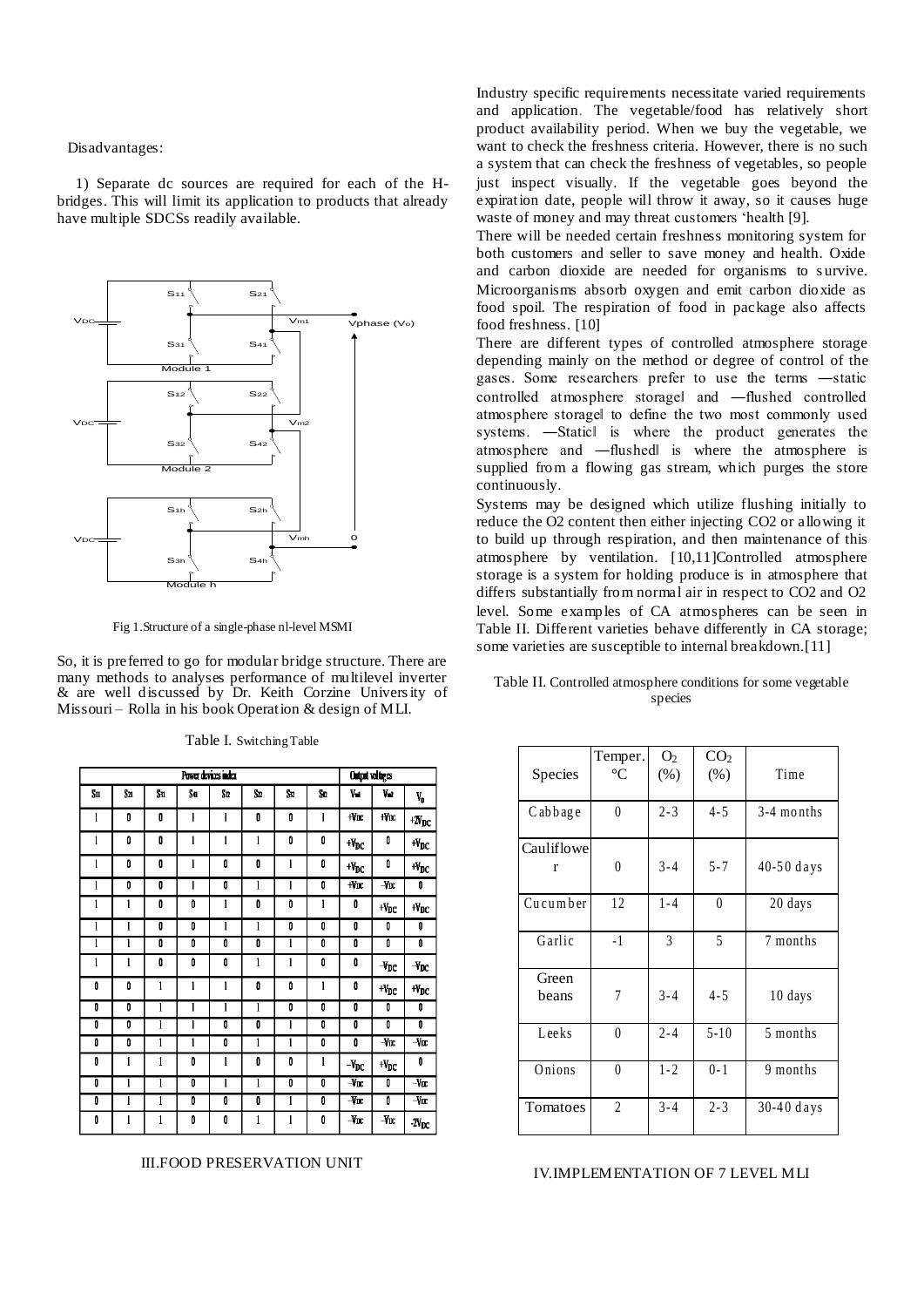Power source is normally non conventional source like solar cell, fuel cell etc. H-bridge circuit contents power devices to be switched on/off as per sequence to get multilevel. These devices are normally MOSFET.

The Power devices are controlled using microcontroller which produces PWM o/p depending on harmonic level.



Fig 2.Block diagram of a scheme

The driver block provides necessary voltage levels to turn on/off the power devices. Load parameters are sensed using line sensors which are in the form of CT, PT The output of sensor is then filtered to check harmonic components level and given to microcontroller block. The microcontroller block also contents ADC which converts filter output to digital one. The microcontroller then generates PWM to reduce harmonic levels. [7,8]

#### V.REAL PHOTOGRAPH OF PROJECT



Fig 3 hardware implementation

## VI .CONTROL LOGIC FOR FOOD PRESERVATION



Fig 3.Control logic for food preservation

The control logic for food preservation is given here:

- EE80 is humidity, temperature, Co2 sensor.
- Output of EE80 is compared with set value using op amp comparator.
- The comparator then switches the MLI to connect fan.
- MLI circuit is microcontroller based.
- The supply voltage for microcontroller and MOSFET firing is generated using dc-dc convertor.

#### VI.CONCLUSION

The proposed methodology is useful for non -conventional source based power. The uplift of voltage level can be achieved using MLI technique. The paper work also deals with practical application like food preservation for which non interrupted supply is required.

### **REFERENCES**

- [1] Mr. Sergio Daher ―Analysis, design & implementation of high efficiency converter for renewable energy system.
- [2] Tolbert, L.M. Dept. of Electr. & Comput. Eng., Tennessee Univ., Knoxville, TN, USA ―Multilevel converters as a utility interface for renewable energy systems *"Power engineering society summer meeting 2000 IEEE VOL.2.1271-1274*
- [3] Rodriguez, J. S. Lai and F. Z. Peng, ―Multilevel Inverters: Survey of Topologies, Controls, and Applications,‖ *IEEE Transactions on Industry Applications, vol. 49, no. 4, Aug. 2002, pp. 724-738.*
- [4] J. Clerk Maxwell, A Treatise on Electricity and Magnetism, 3rd ed., vol. 2. Oxford: Clarendon, 1892, pp.68–73.
- [5] I. S. Jacobs and C. P. Bean, "Fine particles, thin films and exchange anisotropy," in Magnetism, vol. III, G. T. Radoand H. Suhl, Eds. New York: Academic, 1963, pp. 271–350.
- [6] K.Surya Suresh and M.Vishnu Prasad, ―Analysis and Simulation of New Seven Level InverteTopology*", International Journal of Scientific and Research Publications, Volume 2, Issue 4, April 2012, ISSN 2250-3153*
- [7] Liang Zhou; Smedley, K.; , "*Reliability comparison of multi-level inverters for motor drive*," Power & Energy Society General Meeting, 2009. PES '09. IEEE , vol., no., pp.1-7, 26-30 July 2009